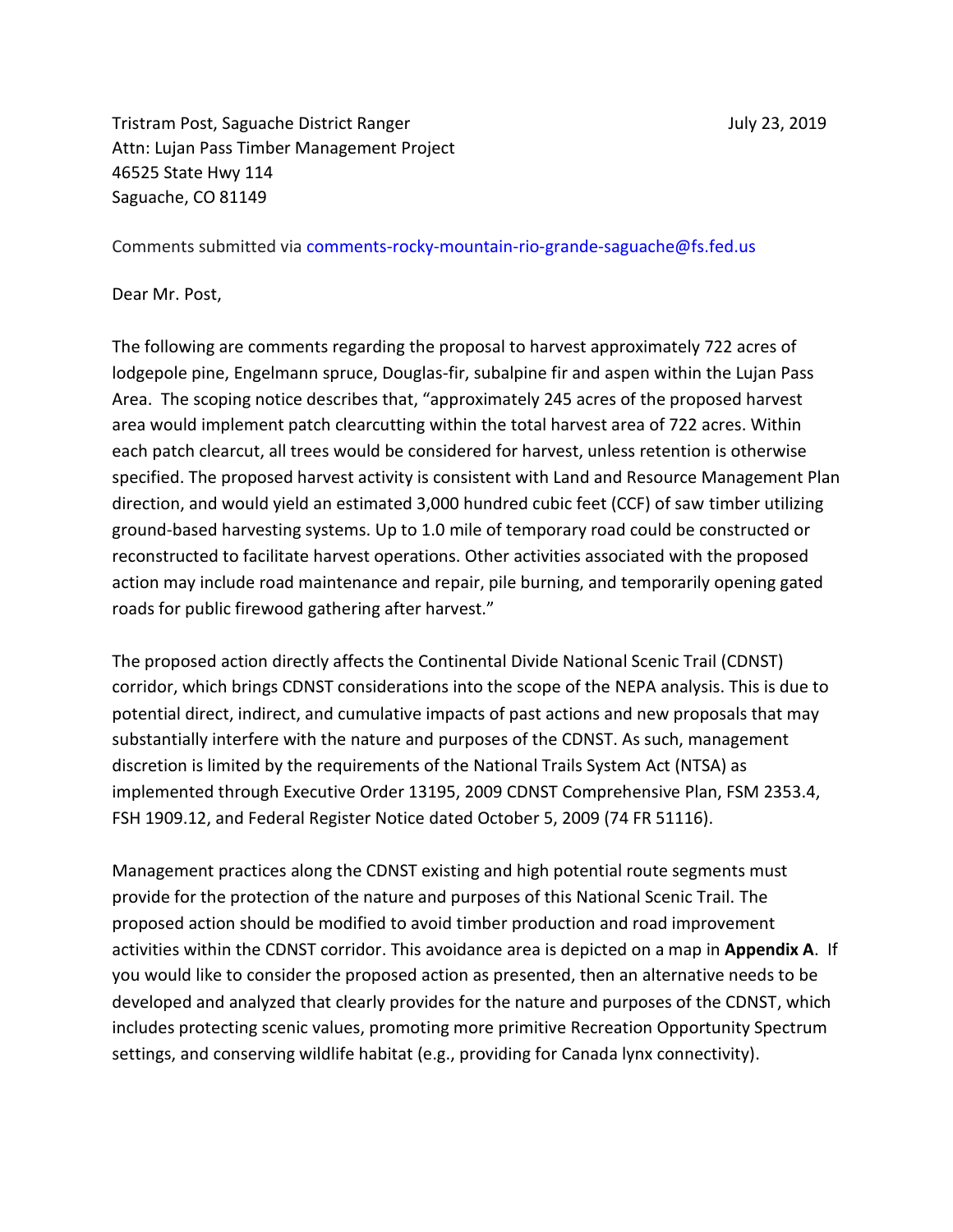The FR Notice of final amendments to the CDNST Comprehensive Plan and final directives states, "The final amendments to the CDNST Comprehensive Plan and corresponding directives will provide guidance to agency officials implementing the National Trails System Act. The final amendments are consistent with the nature and purposes of the CDNST identified in the 1976 CDNST Study Report and 1977 CDNST Final Environmental Impact Statement adopted by the Forest Service in 1981 (40 FR 150). The final amendments and directives will be applied through land management planning and project decisions following requisite environmental analysis" (Federal Register, October 5, 2009 (74 FR 51116)).

I have attached comments that were submitted on the Draft Plan and DEIS, which should assist in the development of alternatives for this project proposal – **Attachment A**. In addition and for planning team reference, CDNST planning and management information is presented in the attached CDNST Planning Handbook – **Attachment B**.

Thank you for considering these comments.

Greg Warren P.O. Box 2322 Frisco, CO 80443

cc: Tom Malecek